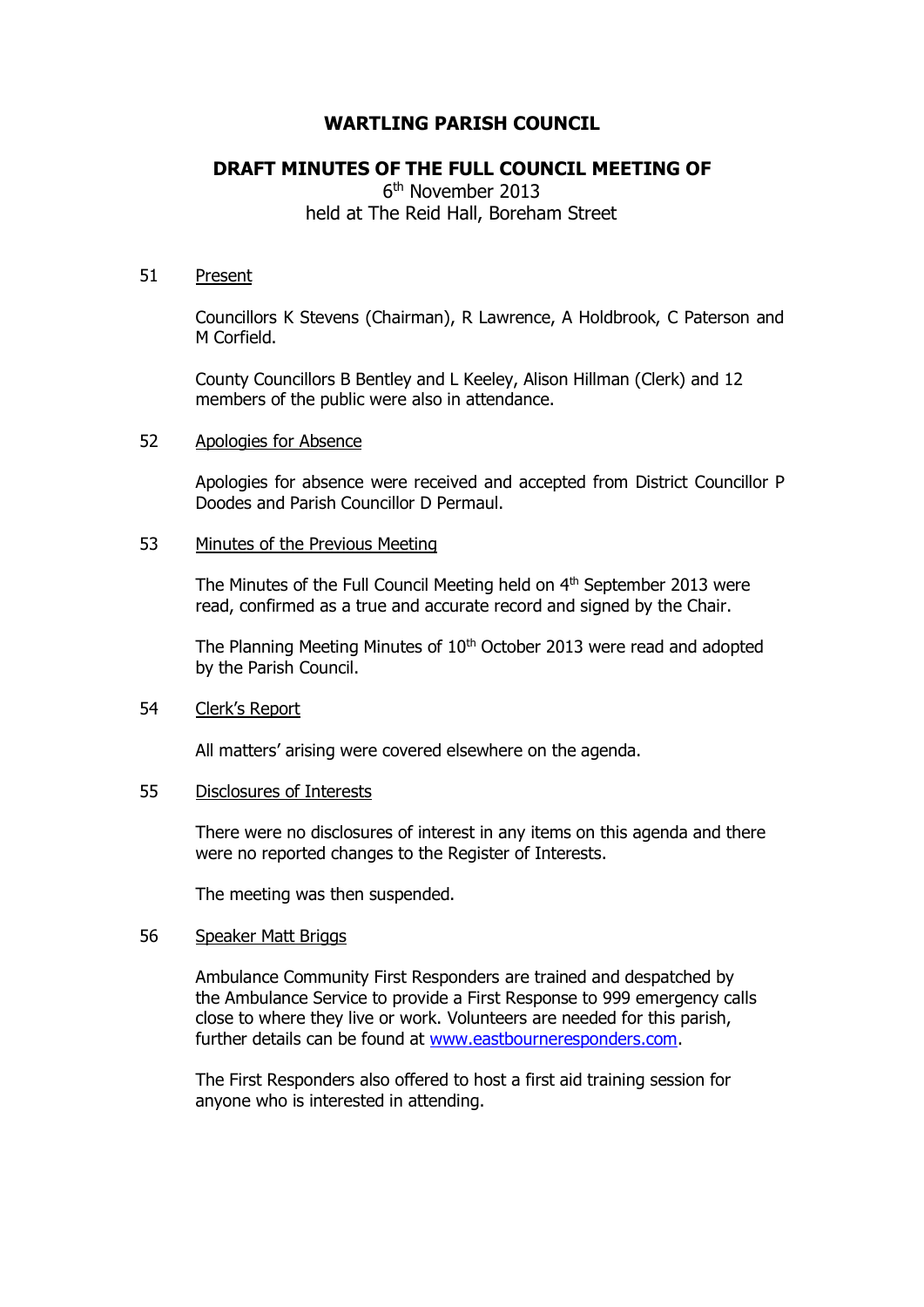## 57 Report from PCSO

PCSO Simon French was unable to attend on this occasion but sent a report in which he said that;

- an outboard motor and four wheels were stolen from Mr Gulzar's farm land last month. Enquiries have been made but with no success.
- two males, dressed like security guards, were stopped at an address in Wartling. They left when challenged. All residents are reminded to report such incidents to the police.

There is a consultation currently open asking for residents' views on proposals to raise the police's part of the council tax by £4.95 a year per council tax payer. The money is to be used to strengthen crime prevention.

## 58 Reports from District and County Councillors.

County Councillor Keeley reported that;

- ESCC plans to clear the ditches and cut the hedges in Jenner's Lane next week.
- ESCC is looking at its budgets and has to save £60m over three years. County Councillor Bentley said this is the second year and proposals will include closing a care home in Hastings.

County Councillors Bentley also said;

- ESCC has a good, well maintained capital programme. It is particularly successful at repairing roads but is to review its pothole policy. Wartling, for example, has many unclassified roads and ESCC has longer to repair them, other areas have 'B' roads which are used less but repaired quicker.
- he continues to work for the improvements for the A271.

## 59 Questions from Members of the Public

Residents asked;

- why they need to separate their recycling when it gets mixed up in the dustcart. They no longer do.
- who to contact over complaints about the new recycling contractors. Residents should notify their District Councillors so penalties can be imposed.
- why they are still waiting from their brown bins. Those still waiting should receive their bins during February/March 2014.

Wartling Parish Council is to organise a visit for councillors to a local recycling plant to see how it operates.

The meeting was then re-opened.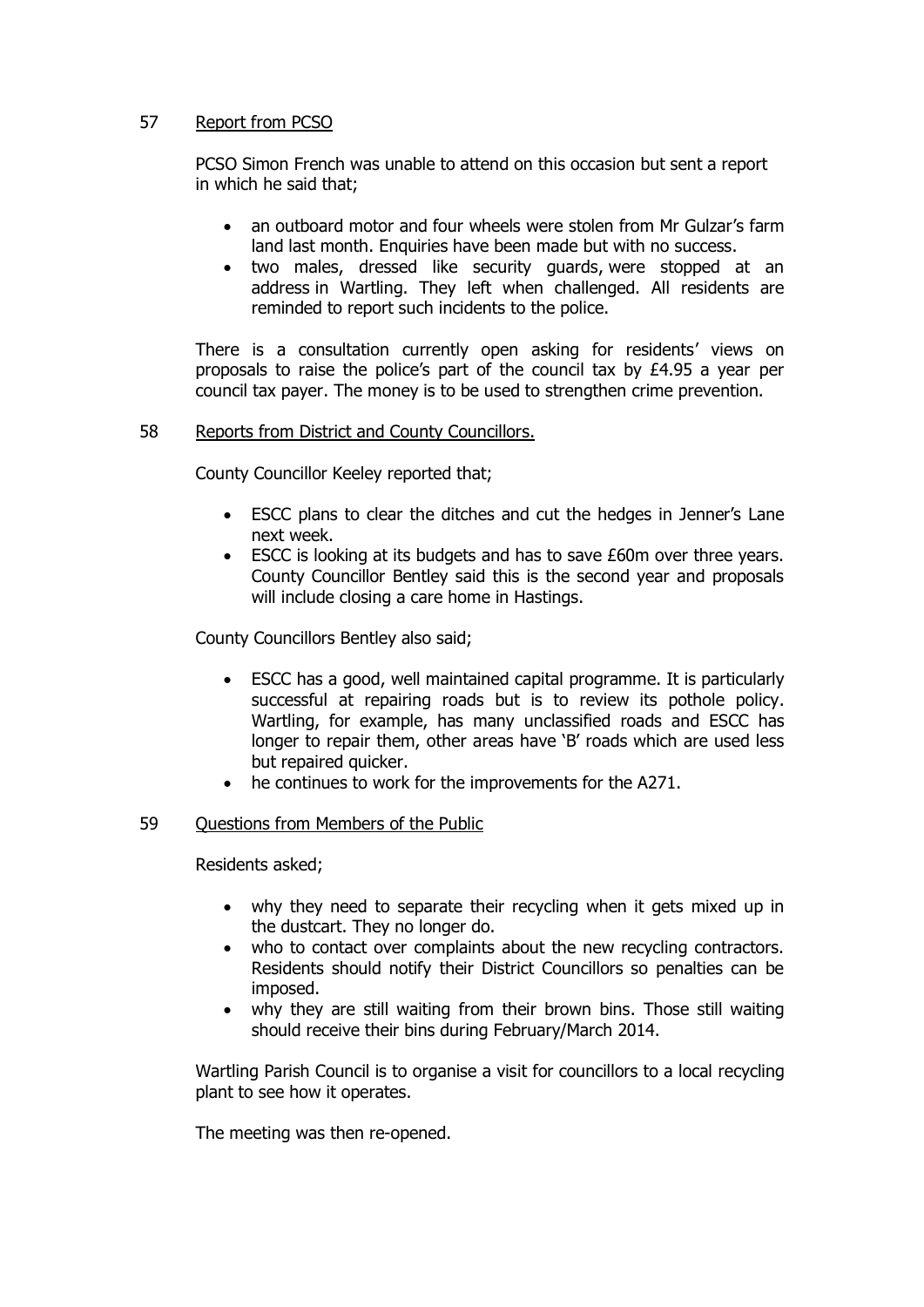#### 60 Reports

## a) Planning

Councillor Stevens reported that Mr Gulzar is to appeal against the verdict against him. National England is now waiting to hear from the Magistrates Court.

b) Environment South/Reid Hall

There was nothing new to report on this occasion.

c) Footpaths and Environment North

There was nothing new to report on this occasion.

d) Communications/Speedwatch

Speedwatch - there were four Speedwatch sessions at various locations in the parish in September. Further sessions are planned for November. Councillor Lawrence is to look into the possibility of having speed reactive signs in the parish and Councillor Holdbrook will order more 'beware of horses' signs.

James Stobart from Sussex Police has been invited to the January meeting to talk about Operation Crackdown. Operation Crackdown is an initiative where the public can help combat anti social driving in their village.

Communication – the Herstmonceux Exchange is currently being evaluated for Superfast Broadband. 96% of East Sussex should have coverage by the end of 2016.

e) Highways/Police

The kerbstones have been removed outside Batwing Cottage. Flooding on the Wartling Road is becoming dangerous. ESCC came and cleared the gullies but they need clearing again. Flooding remains a problem at Cooper's Hill and Wartling Hill.

Security marking in the parish has been postponed because of falling crime rates.

Residents are encouraged to complete a police survey about local policing via their website or their Facebook or Twitter pages.

f) Trees

Around 20 trees were damaged in the recent storms. A tree also came down in Boreham Lane before the storms, which could be a reoccurring problem because the banks are eroding.